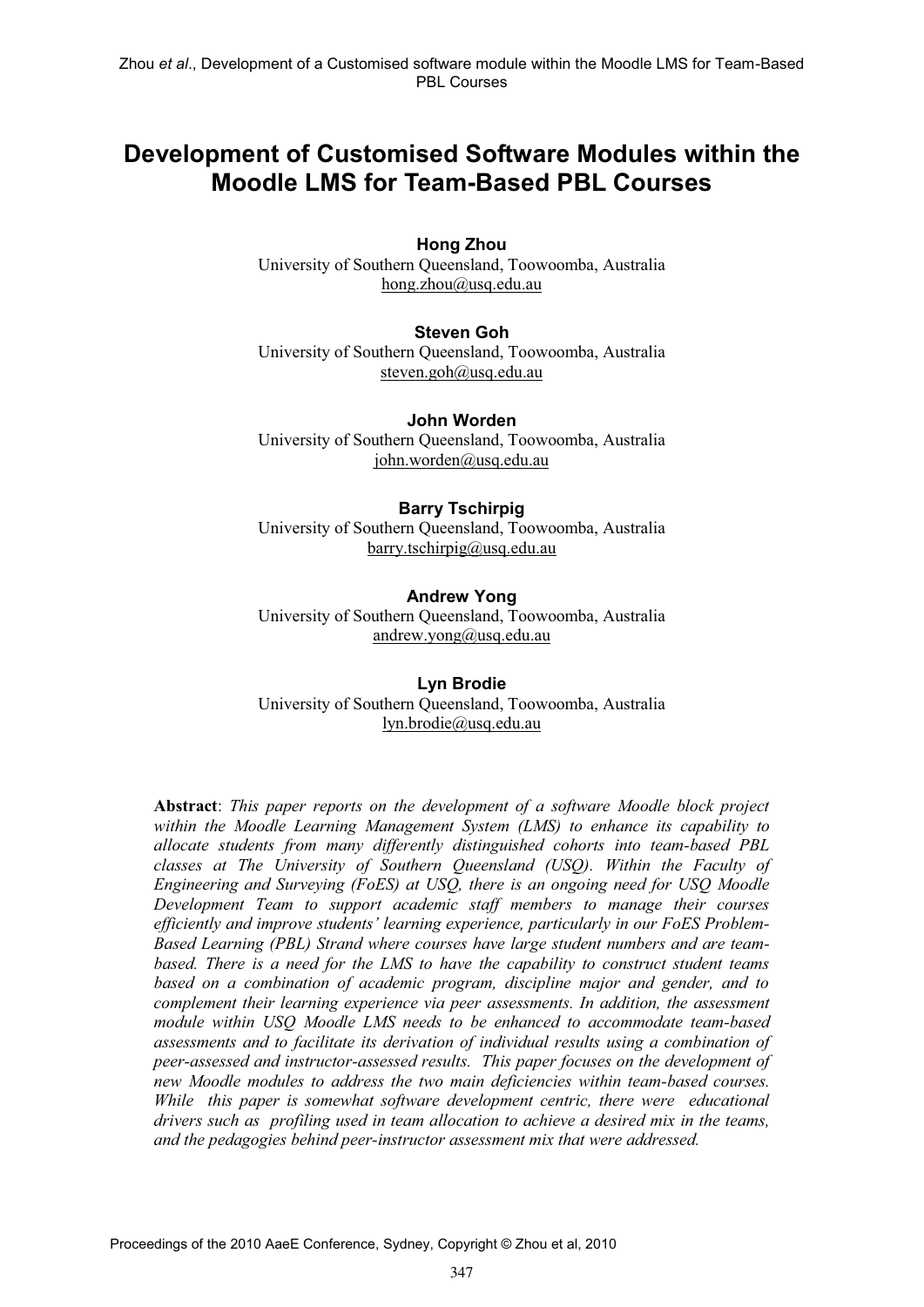# **Introduction**

Moodle has been deployed as the new Learning Management System (LMS) to service USQStudyDesk at The University of Southern Queensland (USQ) since 2008. All courses across the University, regardless of their delivery mode (on-campus, external, or USQOnline), use Moodle as the major learning and teaching platform. It is the declared intention of the USQStudyDesk User Reference Group (URG) to further enhance and expand Moodle (an open source system) as a continuing process; enhancements and expansions was expected to be achieved through the collaboration of the development team and key stakeholders including faculties within the University.

Within the Faculty of Engineering and Surveying (FOES), there is an ongoing need for Moodle to support staff members to manage their courses efficiently and improve students' learning experience, particularly in our Problem-Based Learning (PBL) Strand where courses have large student numbers and are group-based. There is a need to efficiently and effectively construct student groups based on a combination of program, discipline major and gender, and to assess their learning process via peer assessments.

As student numbers in Engineering and Surveying have climbed in response to the resources boom in Australia, class numbers in the Faculty's problem-solving strand have increased markedly from around two hundred to larger than five hundred students studying in all modes. The task of sorting and assigning this student cohort into teams with representation from all degree programs and majors combined with the need to minimize female harassment stretched out to more than three days. USQ's Peoplesoft student system could not deliver a report listing students by both program and major. So data for each student had to be manually retrieved, checked for major even when the student on enrolment had not specified their major and then assigned manually to a team of eight students. This slow and tedious task always occurs at the commencement of a semester with students agitating for their positions within a team.

A program that could both sort and assign students to teams using all specified parameters was on a "wish list" for future development by the Moodle support team but they had other higher priority tasks. Faculty final year student projects (software engineering major) offered the potential to address this long standing need and led to the proposal for the development of a Moodle module facility to perform this tedious task. This paper describes a solution to the real need for the capability to construct student groups based on a combination of program, discipline major and gender, and to assess their learning process via peer assessments.

In 2009, we initiated a project to develop a new Moodle module to permit student assignment to groups within group-based courses, thereby satisfying requirements for our PBL and other engineering courses. We understand that other Faculties at USQ have related needs for a group-based facility that the EASE system does not provide, and would welcome our software development. EASE is an independently developed software package designed and developed at the Faculty of Business at USQ which does not include a well developed grouping function. This initial project will be an exemplar for continued development in other Moodle enhancements.

The project team proposes an over-arching structure to host a number of sub-projects whose purpose is to research and develop software and computer engineering applications. Individual projects will be suggested by the project team and the human resources to undertake the project may be drawn from final year students who are interested in software development in the FOES majors for electrical, software and computer system engineering. These students have completed most of our courses and have sufficient software development knowledge and skills to devise new Moodle modules. They also have a rich experience of study with USQStudyDesk and Moodle. These student projects will operate under traditional ENG4111/4112 guidelines within FOES, and be subject to their examiner's approval.

Individual projects need to work closely with ICT (Division of Information and Communication Technology (ICT)) and DIAS (Division of Academic Information Services) at USQ to develop, test and embed new modules. This collaborative joint development framework will provide a source of programming skills for Moodle module enhancement projects; driven by learning and teaching needs.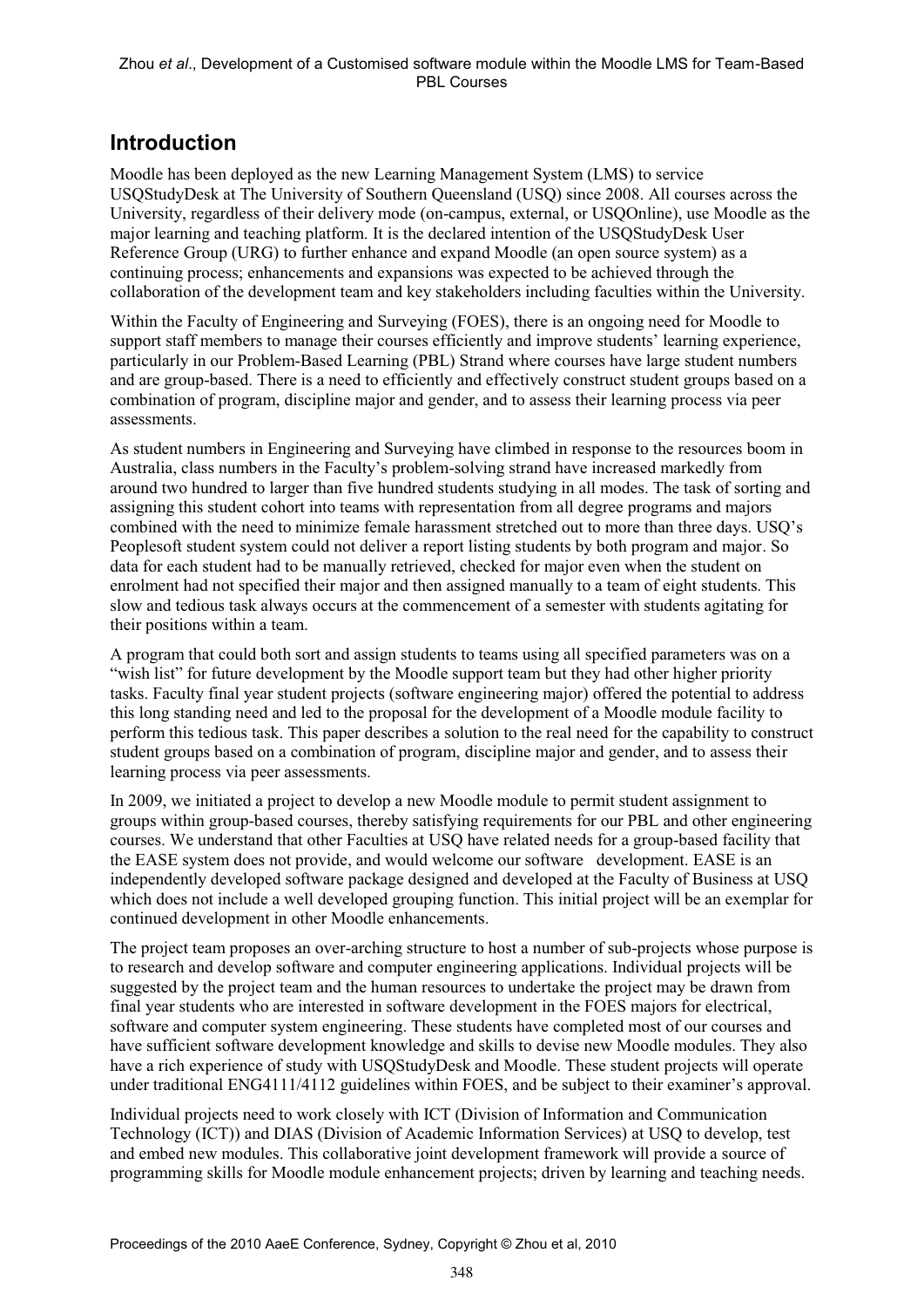The functionalities of new modules will be conceived and based on the requirements of our course examiners; and must be supported and approved by relevant delegates. The project team consisting of three major parties has been working together to bring significant benefits to USQ. The sub-projects provide unique opportunities for FOES students to gain real-world software development experience, and improve their competitiveness in the job market. The new modules developed will reduce staff workloads, improve the work efficiency, and improve students' satisfaction of our courses.

# **Requirements and Specifications**

The new modules have their genesis in supporting students and lecturers in engineering problem based courses. The first module to be developed is the grouping function. In problem-based courses, students need to be allocated into teams intelligently according to a series of criteria. The current Moodle system does not allow such complex team creation criteria, so lecturers would need to organise all the students of a course into teams manually. This is a painful and slow process that could be handled by the Moodle system. The engineering problem based courses are continually growing in enrolments, placing a larger load of the lecturers who are associated with them. The new software module requires to work within Moodle system to handle the grouping process automatically.

## **User Roles and Responsibilities**

## Administrator

The administrator's role is to setup, maintain and handle any problems that arise with the application inside the engineering problem- based courses. For each course this application will need to be implemented so that the staff and students can access it.

## Faculty/Staff

The examiner's role is to directly interact with the application. He or she can check that the teams are created correctly; make modifications if needed, and respond to student drop/add requests during the semester. While all of the team organising will be done by the program, late changes must still be made manually by the examiner. For the assessment manager, each staff will have access to each of the assessments as well as the sections that they have been delegated to mark. When the staff members are finished marking, their contributions will be collated with the assessment results for other sections of the assessment. This team based result will then be filtered through a peer assessment formula, and automatically produce an individual result.

### **Student**

The students' role is to be organised by the application. Each student will be placed in a team by the team organiser, but the student will not see how they were placed. The management of team based assessment is integrated into the existing Moodle framework. Student will be able to access to their team's assessment with their final individual results in one location.

### **Interactions with Other System**

The application will access and function with a couple of external sources to collect all the data it requires. The application resides within Moodle system that the program will be implemented in. Most of the features will be run out the Moodle system, and is accessed through a conventional Moodle block. It will need to be compatible with Moodle requirements and capabilities. An external source that needs to be incorporated into the block will be the PeopleSoft system. The Moodle system does not maintain central student data which currently resides within the USQ Peoplesoft system. Therefore, criteria for the creation of teams requires extraction from USQ Peoplesoft importation into the Moodle system, and then into the program application block.

The application will have a couple of different ways of accessing the other systems. Firstly the program will be implemented as an embedded module in Moodle. This is one of the advantages of working with Moodle, as the modularity allows designers to add in additional functions without affecting the core code. The team organiser will be using Moodle API's to access key information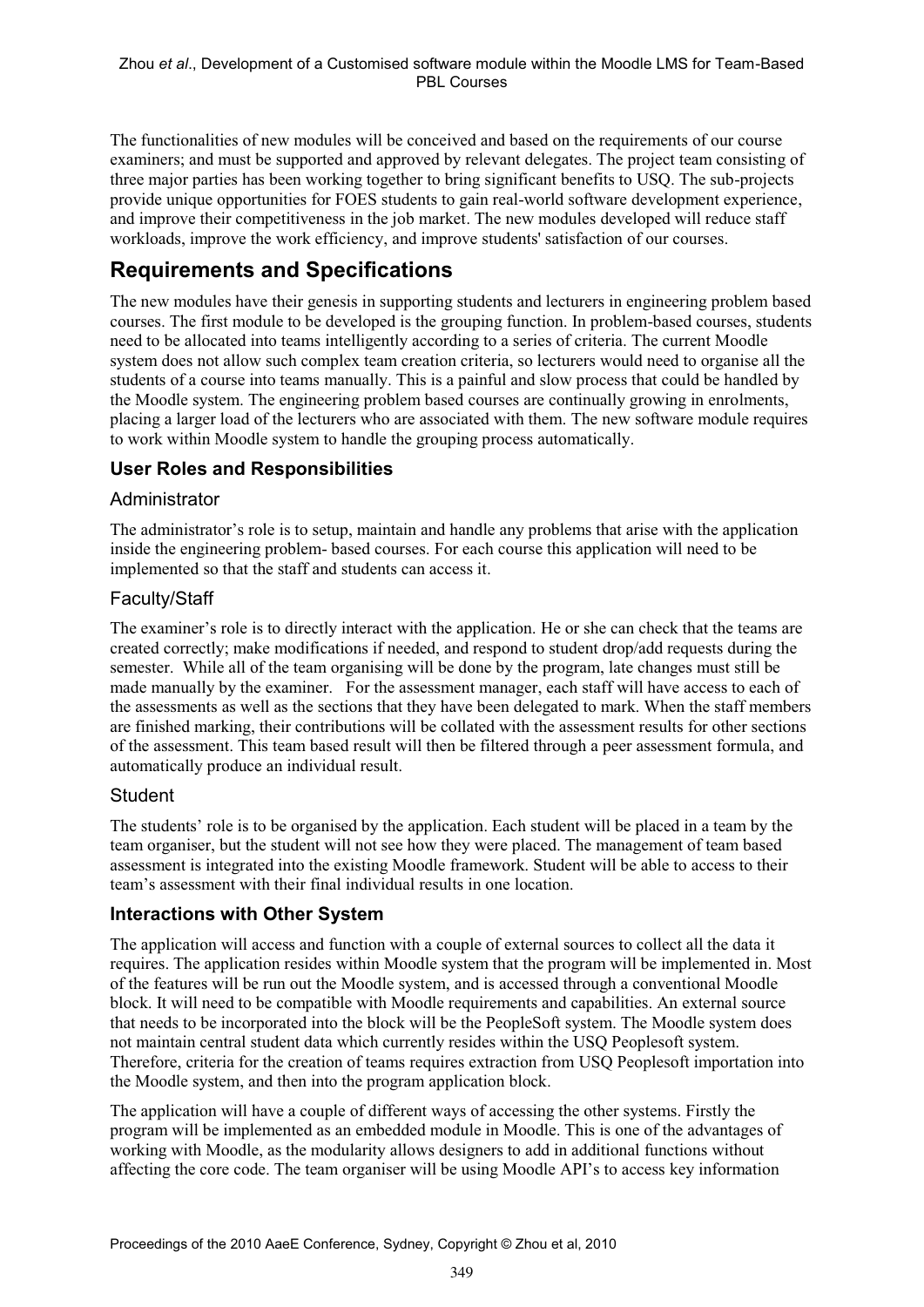from PeopleSoft such as gender and a student. The assessments will most likely be in Adobe PDF or Microsoft word format and the staff will need to mark them. Alternatively, the marks and student responses might be in a using an Excel file.

# **Software Design Process**

This section outlines the team organiser in Moodle is implemented. Moodle provides two main options for to importing code either as a block or an activity module. A Block is an object, which is located on a side pane of the course page, and includes information or links to another resource. An example of a block is a clock, calendar, progress bar or simple html (refer to the block tutorial and Unit 7 of the Introduction to Moodle Programming course). These are all found in the block folder. In contrast, an interactive activity is a task, with which course members can interact. Examples of an activity are an assignment, forum, quiz or wiki. Activities are found in the /mod folder.

# **Architecture Design**

The team organiser program could be implemented as either a module or a block. As a block the process would be as shown in Figure 1. As observed in Figure 1, this block process is very linear and simple to implement.

The examiner would have access to this block in the problem-based course and would click on the link for the form. On the form the examiner would enter the required criteria and would click submit. When the submit button is pressed the students are sorted into teams and the teams are inserted into Moodle's groups. This process will only need to be run once for a semester. However this design is very limited as if there are significant changes in data. The changes could be new criteria, multiple students joining/leaving a course to influence group size, then this process will need to be re-run, reorganising students possibly to a different team they were in or solved manually by the lecturers as the physically change the groups.



Figure 1. Block Implementation Process

The activity version of the team organiser is illustrated in Figure 2. The back end of the program handles all the computation for the module. The examiner will be able to access and modify all teams. Student will see what team they are in and the team members.



Figure 2. Illustration of Team Organiser in term of Activity

The activity block provides more functionality for the course examiner/administrator but is a more challenging task to program and implement. The Moodle administrator would insert this activity into the introduction area of the course Study Desk. The staff view shows the students and the teams that they are in, as well as a link to a form to create the teams in the back end. Students will only see their team and its team members. . This will allow students to be able to know which team they are in, and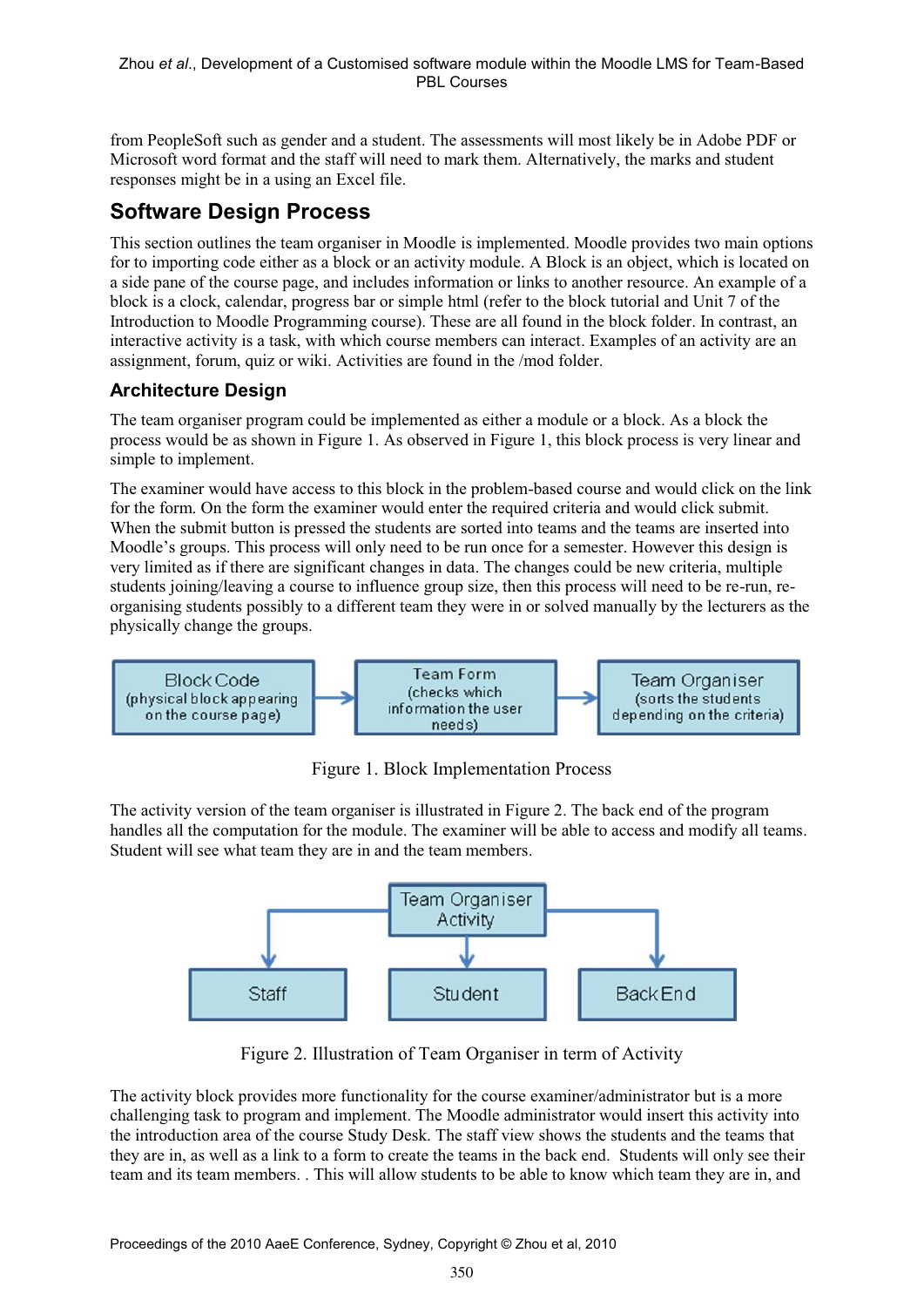whom they are with, so that they can start building initial contacts through the forums, etc. All this extra functionality it possible but might not be needed by the project.

Both of these solutions are valid approaches. The block module technique is simple and effective and meets the project requirements. The activity module technique involves greater programming effort due to additional tasks that are not technically covered (yet) by present project requirements. It is desirable to expand these specifications to cater for different selection criteria in other USQ Faculties who may decide to vary the gender variable in response to a larger female student population.

# **Component Design**

Components for the block implementation include:

- 1. Block code
- 2. Form Code
- 3. Organiser code
	- a. Code to take information from form
	- b. Code to build teams from criteria
	- c. Code to set up teams into teams

Components for the block implementations include:

- 1. Activity code
	- a. Staff side
	- b. Student Side
- 2. Form Code
- 3. Organiser code
	- a. Code to take information from form
	- b. Code to build teams from criteria
	- c. Code to set up teams into teams

### **Grouping Algorithm**

The process to create the groups will involve several stages to cover the different criteria. Criterion for grouping specified team size and the class list of the students are forwarded to the algorithm. The class list is randomised, so that when the groups are recreated on another occasion, the teams will be formed with different people. Students are initially divided into different sections depending on their study mode. For each study mode section the teams are next sorted with the other criteria. According to the gender criteria, females are partnered with one another, two to a team. This is implemented by finding out how many female pairs exist, and placing the pairs into discrete groups.

The next highest level criterion is that of degree program. Students from different degree programs are grouped. To implement this, the program with the lowest non-zero amount of students is identified. The students in this program are then evenly distributed into the groups. The groups require checking to confirm that they have a consistent distribution of students of a program type. This technique is done for the entire degree program except the most populated degree type.

The final criterion in the form of the student's major is used to complete the groups of eight students; resulting a group that has different disciplines. The discipline with the lowest non-zero amount of students is identified. The students in this major are evenly distributed into the groups. A final check of all the groups needs to be undertaken to ensure that there is a consistent number of students from the different majors. The criteria insertion procedure is outlined below:

- 1. Sort students into STUDY MODE
- 2. Find FEMALE students and put them in group them in 2's
- 3. Place FEMALE students into groups
- 4. Order students by DEGREE PROGRAM
- 5. Find lowest student count DEGREE PROGRAM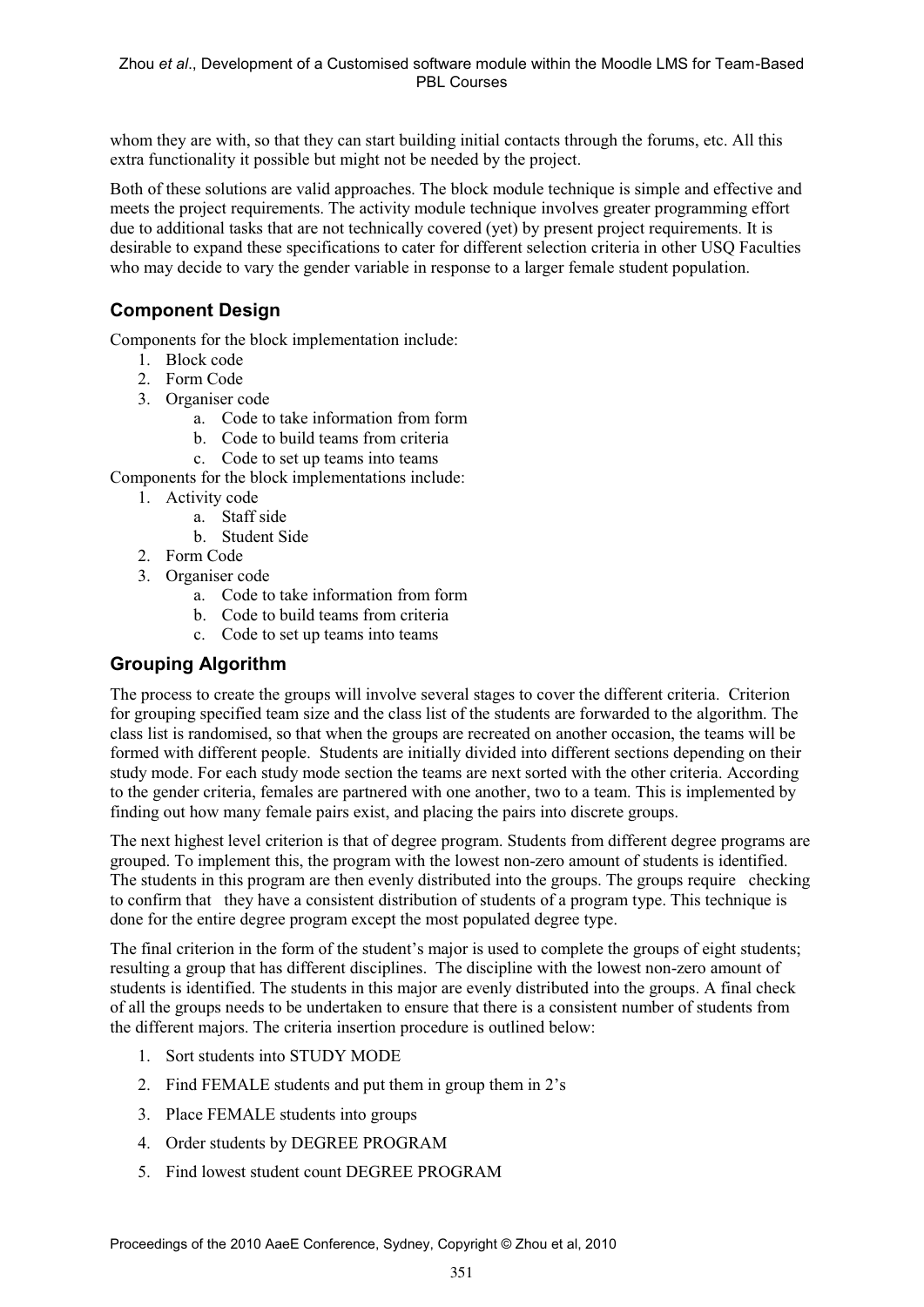- 6. Insert students into group
- 7. Repeat (5/6) for all by highest count DEGREE PROGRAM
- 8. Order students by MAJOR
- 9. Find lowest student count MAJOR
- 10. Insert students into group
- 11. Repeat (5/6) for all by highest count MAJOR
- 12. Fill groups in with remaining students

## **Outcomes and User Interfaces**

The software has been developed and under trail. The new module will be trialled in *ENG2102 Problem Solving nd Analysis* at FoES in Semester 2 this year. It is envisaged that the new block 'TEAM ORGANISER' will be saving at least 25-35hrs of manual team allocation, and less likelihood of any error in allocation process. The assessment manager is currently at the detailed design stage and will be soon under development. Below are some of the interfaces of the team allocation block for Moodle.

| VOUTESLE ENVITTLE AVIV OF                                                                                                                            |                       |                                                                                                                                                                 | (?)   Switch role to | vi lum editing on                                                   |                 |
|------------------------------------------------------------------------------------------------------------------------------------------------------|-----------------------|-----------------------------------------------------------------------------------------------------------------------------------------------------------------|----------------------|---------------------------------------------------------------------|-----------------|
| People                                                                                                                                               | E                     | Weekly outline                                                                                                                                                  |                      | People                                                              | F               |
| Participants                                                                                                                                         |                       |                                                                                                                                                                 |                      | Participants                                                        |                 |
| <b>Activities</b>                                                                                                                                    | $\Xi$                 | Wews forum<br>图 Objectives of Course                                                                                                                            |                      | <b>Team Organiser</b>                                               | E               |
| <b>&amp; Assignments</b><br>Forums<br>Lightbox Galleries                                                                                             |                       | 2 March - 8 March<br>Notes from week 1                                                                                                                          | $\Box$               | Create teams<br><b>Upcoming Events</b>                              | E               |
| Quizzes<br>El Resources<br><b>Search Forums</b>                                                                                                      | $\boxed{-}$           | 9 March - 15 March<br>Assignment 1                                                                                                                              | $\Box$               | Assignment 3<br>Go to calendar                                      | <b>Tomorrow</b> |
| Advanced search ?                                                                                                                                    | Go                    | 16 March - 22 March<br>Notes for week 3. remember to get the programming started today                                                                          | $\Box$               | New Event<br><b>Recent Activity</b>                                 |                 |
| <b>Administration</b>                                                                                                                                | $\boxed{\phantom{1}}$ | 23 March - 29 March                                                                                                                                             | □                    | Activity since Saturday, 29                                         |                 |
| ₹ Turn editing on<br><b>n</b> Settings<br><b>SO</b> Assign roles<br>Grades<br><b>in</b> Groups<br>Backup<br>Restore<br>Import<br>$\rightarrow$ Reset |                       | 30 March - 5 April<br>$\Box$ Quiz 1                                                                                                                             | $\Box$               | May 2010, 04:30 PM<br>Full report of recent activity<br>[[my_menu]] | E               |
|                                                                                                                                                      |                       | 6 April - 12 April<br>On mid semester break there will be no lectures held. However you can still contact me via email or oncampus.                             | □                    | Menu Option 1<br>Menu Option 2<br>Menu Option 3<br>Footer here      |                 |
| $\nu$ Reports<br><b>M</b> Questions<br>Files<br>Unenrol me from<br>ENG1111_2010_S1<br>Profile                                                        |                       | 13 April - 19 April<br>On mid semester break there will be no lectures held. However you can still contact me via email or oncampus.<br>What I got up to on MSB | $\Box$               |                                                                     |                 |
| <b>Course categories</b>                                                                                                                             | $\Box$                | 20 April - 26 April                                                                                                                                             | $\Box$               |                                                                     |                 |
| <sup>2</sup> Team Based Courses<br>Miscellaneous<br>All courses                                                                                      |                       | 27 April - 3 May<br><b>Assignment 2</b>                                                                                                                         | 口                    |                                                                     |                 |
|                                                                                                                                                      |                       | 4 May - 10 May                                                                                                                                                  | $\Box$               |                                                                     |                 |
|                                                                                                                                                      |                       | 11 May - 17 May                                                                                                                                                 | □                    |                                                                     |                 |
|                                                                                                                                                      |                       | 18 May - 24 May                                                                                                                                                 | $\Box$               |                                                                     |                 |

**Figure 3. TEAM ORGANISER block within the existing USQ Studydesk**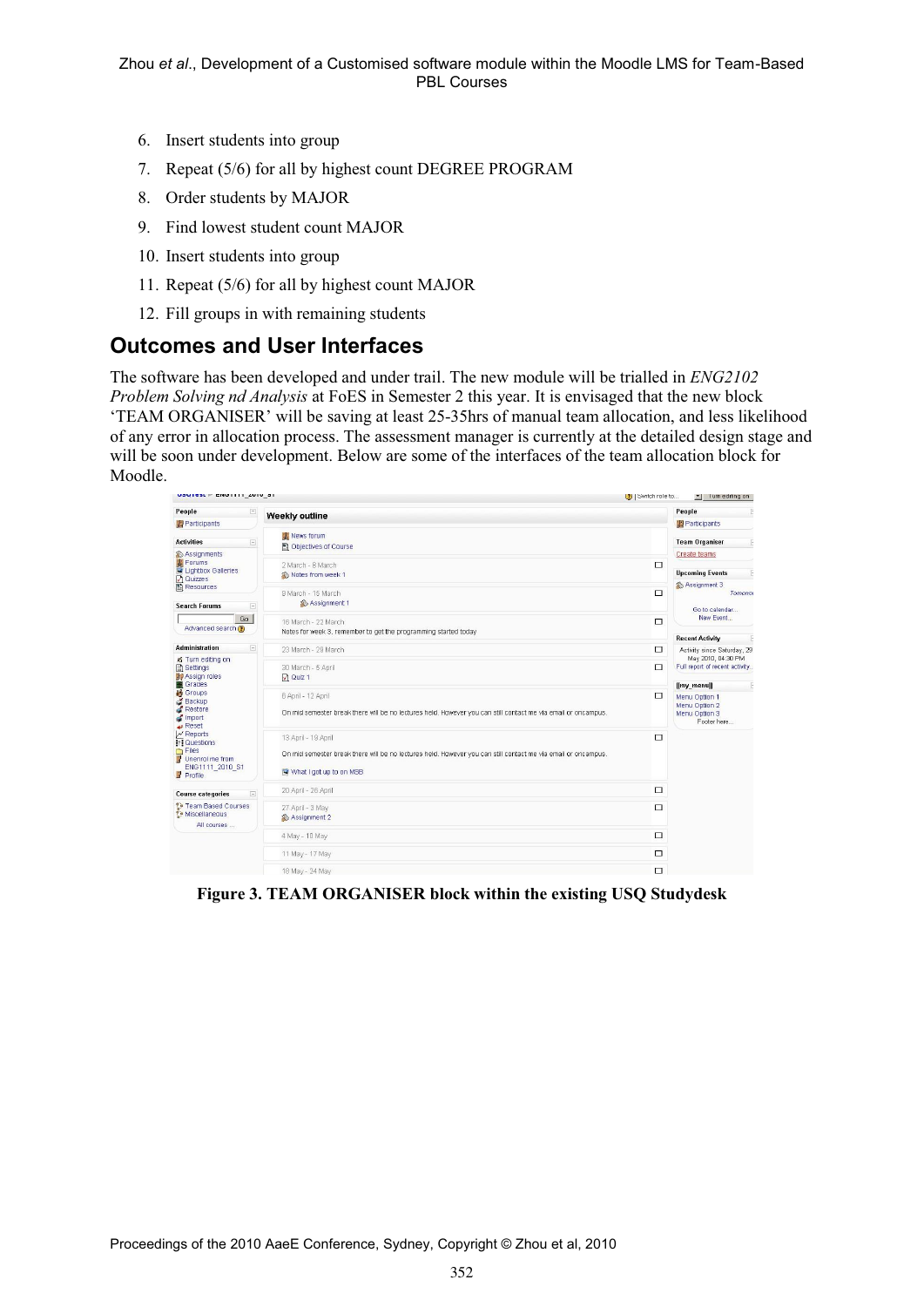#### Zhou *et al*., Development of a Customised software module within the Moodle LMS for Team-Based PBL Courses

|                                    | <b>Team Organiser</b>                                                                                                             |
|------------------------------------|-----------------------------------------------------------------------------------------------------------------------------------|
| Auto-create groups                 |                                                                                                                                   |
| Select members from role Student - |                                                                                                                                   |
|                                    | Specify Members per group                                                                                                         |
| Group/member count* 8              |                                                                                                                                   |
| Prevent last small group M         |                                                                                                                                   |
|                                    |                                                                                                                                   |
| Allocate members by:               |                                                                                                                                   |
| Gender ? <b>⊽</b>                  |                                                                                                                                   |
| Degree Program ? <b>I</b>          |                                                                                                                                   |
| Major $\odot$ $\triangledown$      |                                                                                                                                   |
| Study Mode ? <b>⊽</b>              |                                                                                                                                   |
| Naming scheme* @                   | Team #                                                                                                                            |
|                                    | Export Students<br>Submit Cancel<br>Add Students<br>Remove Students<br>Preview<br>There are required fields in this form marked*. |
|                                    | <b>Remove Students</b>                                                                                                            |
| Students details have been removed |                                                                                                                                   |
|                                    |                                                                                                                                   |
|                                    | Moodle Docs for this page                                                                                                         |

ENG1111\_2010\_S1

#### **Figure 4. The new block and its grouping algorithm**

|             | Degree Program ? I                                                                                                                                                                                                                                                                                                                                                                                                                                                                                                                           |                                                                                                                                                                                                                                                                                                                                                                                                                                                                         |                  |
|-------------|----------------------------------------------------------------------------------------------------------------------------------------------------------------------------------------------------------------------------------------------------------------------------------------------------------------------------------------------------------------------------------------------------------------------------------------------------------------------------------------------------------------------------------------------|-------------------------------------------------------------------------------------------------------------------------------------------------------------------------------------------------------------------------------------------------------------------------------------------------------------------------------------------------------------------------------------------------------------------------------------------------------------------------|------------------|
|             | Major $\odot$                                                                                                                                                                                                                                                                                                                                                                                                                                                                                                                                | $\overline{\mathbf{v}}$                                                                                                                                                                                                                                                                                                                                                                                                                                                 |                  |
|             | Study Mode @                                                                                                                                                                                                                                                                                                                                                                                                                                                                                                                                 | $\overline{\mathbf{v}}$                                                                                                                                                                                                                                                                                                                                                                                                                                                 |                  |
|             | Naming scheme* n                                                                                                                                                                                                                                                                                                                                                                                                                                                                                                                             | Team#                                                                                                                                                                                                                                                                                                                                                                                                                                                                   |                  |
|             |                                                                                                                                                                                                                                                                                                                                                                                                                                                                                                                                              | Remove Students<br>Export Students<br>Add Students<br>Preview<br>Cancel<br>Submit<br>There are required fields in this form marked*<br><b>Groups preview</b>                                                                                                                                                                                                                                                                                                            |                  |
| Groups (35) | <b>Group members</b>                                                                                                                                                                                                                                                                                                                                                                                                                                                                                                                         |                                                                                                                                                                                                                                                                                                                                                                                                                                                                         | User count (281) |
| Ext Team 1  | Jenny Hindmarsh (gender, F, ADNG, CivilEng, 0050044129), Kim Edwards (gender, F, ADSS, GeolnfSys, 0050084509),<br>Steven Curtis (Degree, M. BETC, ElecElectEng, 0050073503), Matthew Jeffery (Degree, M. ADSS, Surveying, 0050104329),<br>Michael Evert (Degree, M. BENG, CivilEng, 0050094265), Thomas Hackett (major, M, ADNG, PowerEng, 0050100217),<br>William Vankuyk (major, M, ADNG, MechEng, 0050085453), Nicholas Geraghty (Leftovers, M, ADNG, CivilEng,<br>0050053947), Dvlan Champion (Leftovers, M. ADNG, CivilEng, 0050093232) |                                                                                                                                                                                                                                                                                                                                                                                                                                                                         | 9                |
| Ext Team 2  |                                                                                                                                                                                                                                                                                                                                                                                                                                                                                                                                              | Rebecca Agius (gender, F. ADNG, PowerEng, 0050093771), Melissa Smith (gender, F. ADNG, ElecElectEng, 0011222127),<br>Michael Shaw (Degree, M, BETC, MechEng, 0050101822), Dane Craze (Degree, M, ADSS, Surveying, 0050056937), Jason<br>Keller (Degree, M, BENG, MechEng, 0050093222), Philip Harvey-Sutton (major, M, ADNG, ElecElectEng, 0050085883),<br>Jason Mihatsch (major, M, ADNG, MechEng, 0050093820), Luke Klemen (Leftovers, M, ADNG, CivilEng, 0050092937) | 8                |
| Ext Team 3  |                                                                                                                                                                                                                                                                                                                                                                                                                                                                                                                                              | Jessica Parke (gender, F, ADNG, MechEng, 0050099578), Kellee McGilway (gender, F, ADNG, CivilEng, 0050084397),<br>Patrick Bostock (Degree, M. BETC, CivilEng, 0050086806), Greg Lee (Degree, M. ADSS, Surveying, 0050087980),                                                                                                                                                                                                                                           | 8                |

**Figure 5. A preview of the groups to be allocated with students prior to allocation** 

| You have chosen to open                |                                                                |  |
|----------------------------------------|----------------------------------------------------------------|--|
| is) studentstable.csv                  |                                                                |  |
|                                        | which is a: Microsoft Office Excel Comma Separated Values File |  |
| from: http://localhost                 |                                                                |  |
| What should Firefox do with this file? |                                                                |  |
| C Open with                            | Microsoft Office Excel (default)                               |  |
| C Save File                            |                                                                |  |
|                                        | Do this automatically for files like this from now on.         |  |
|                                        |                                                                |  |

**Figure 5. An export option for the student allocation into groups is available** 

#### **Conclusion**

Intelligent team organisation functionalities in Moodle online learning management system are critical for PBL courses at USQ. In this paper we have reported the development of a new customised module (team organiser block) for Moodle as an example. The ongoing project has achieved our basic goals.